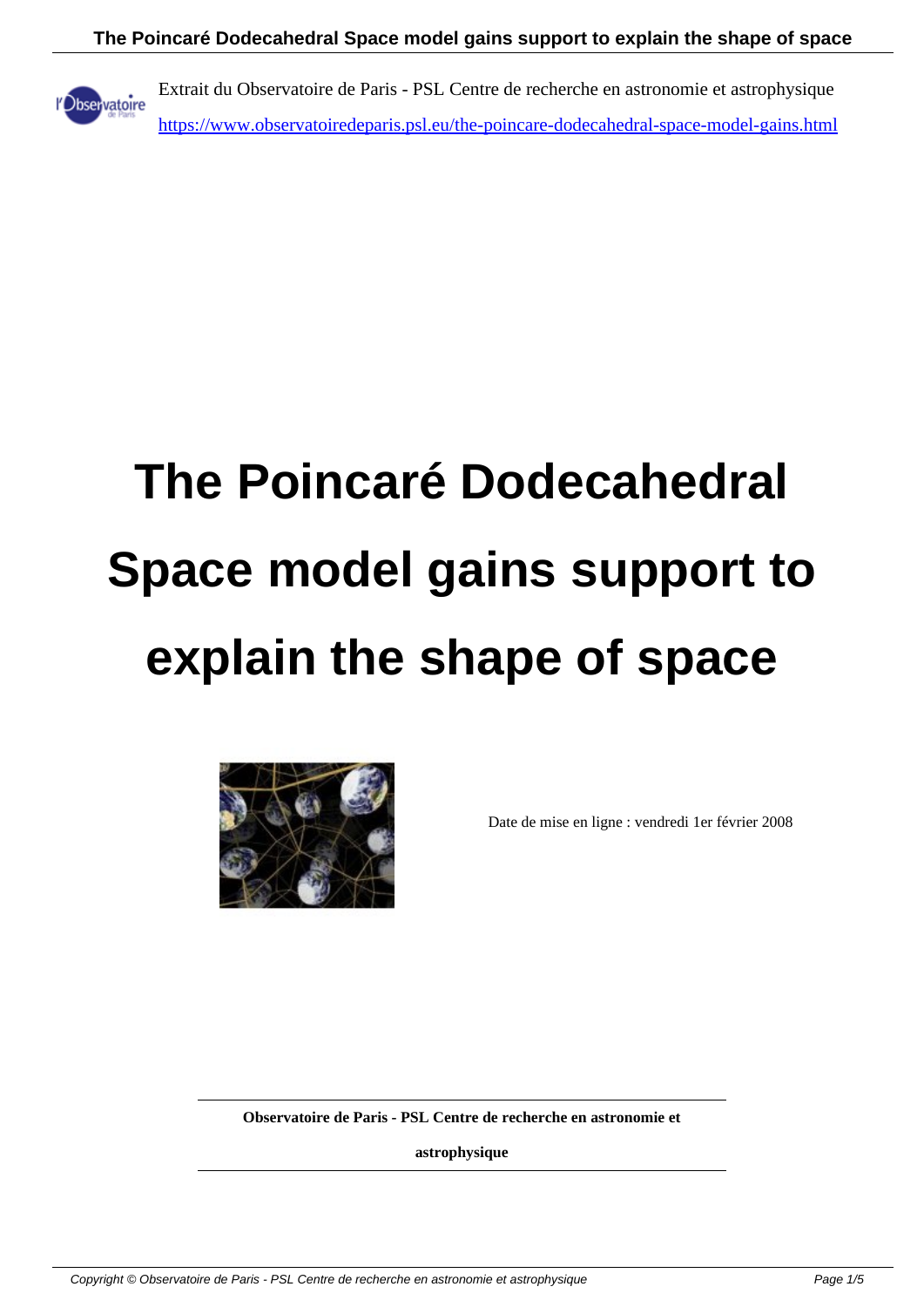**An international team of cosmologists, led by a researcher from Paris Observatory, has improved the theoretical pertinence of the Poincaré Dodecahedral Space (PDS) topology to explain some observations of the Cosmic Microwave Background (CMB). In parallel, another international team has analyzed with new techniques the last data obtained by the WMAP satellite and found a topological signal characteristic of the PDS geometry.**

The last fifteen years have shown considerable growth in attempt to determine the global shape of the universe, i.e. not only the curvature of space but also its topology. The « concordance » cosmological model which now prevails describes the universe as a « flat » (zero-curvature) infinite space in eternal, accelerated expansion. However, the data delivered between 2003 and 2006 by the NASA satellite WMAP, which produced a full-sky, high resolution map of the Cosmic Microwave Background Radiation (CMB), yield a very poor fit to the concordance model at large angular scales. They rather tend to favor a finite, positively curved space, and provide hints about a multiply-connected topology.

 The CMB is the relics of the radiation emitted soon after the Big Bang. It is observed on the so-called last scattering surface (LSS), a sphere of radius about 50 billion light-years around us. The tiny temperature fluctuations observed on the LSS may be decomposed into a sum of spherical harmonics, much like the sound produced by a music instrument may be decomposed into ordinary harmonics. The relative amplitudes of each spherical harmonics determine the power spectrum, which is a signature of the geometry of space and of the physical conditions which prevailed at the time of CMB emission.

Now, cosmic topology predicts that a space which is smaller than the LSS cannot contain vibrational modes larger than the space itself. This should lead to a cutoff of power in statistics representing these fluctuations, above which power should drop to zero. The predicted cutoff in large scale power has precisely been observed by the 2003-2006 WMAP all-sky survey.

Motivated by indications that the Universe may have positive curvature, and calculating large-angle vibrational harmonics to simulate the power spectrum, some authors of the present study [ref. 2] had already argued in October 2003 that the multiply-connected Poincaré dodecahedral space (PDS) topology was favoured by the WMAP data relative to an infinite, simply connected flat space.



 **Figure 1 : A gauche : L'espace dodécaédrique de Poincaré peut se décrire comme l'intérieur d'un dodécaèdre sphérique tel que, si l'on « sort » par une face pentagonale, on « rentre » immédiatement par la face opposée après une rotation de 36°.Un tel espace est donc fini, bien que sans frontière ni bord, de sorte**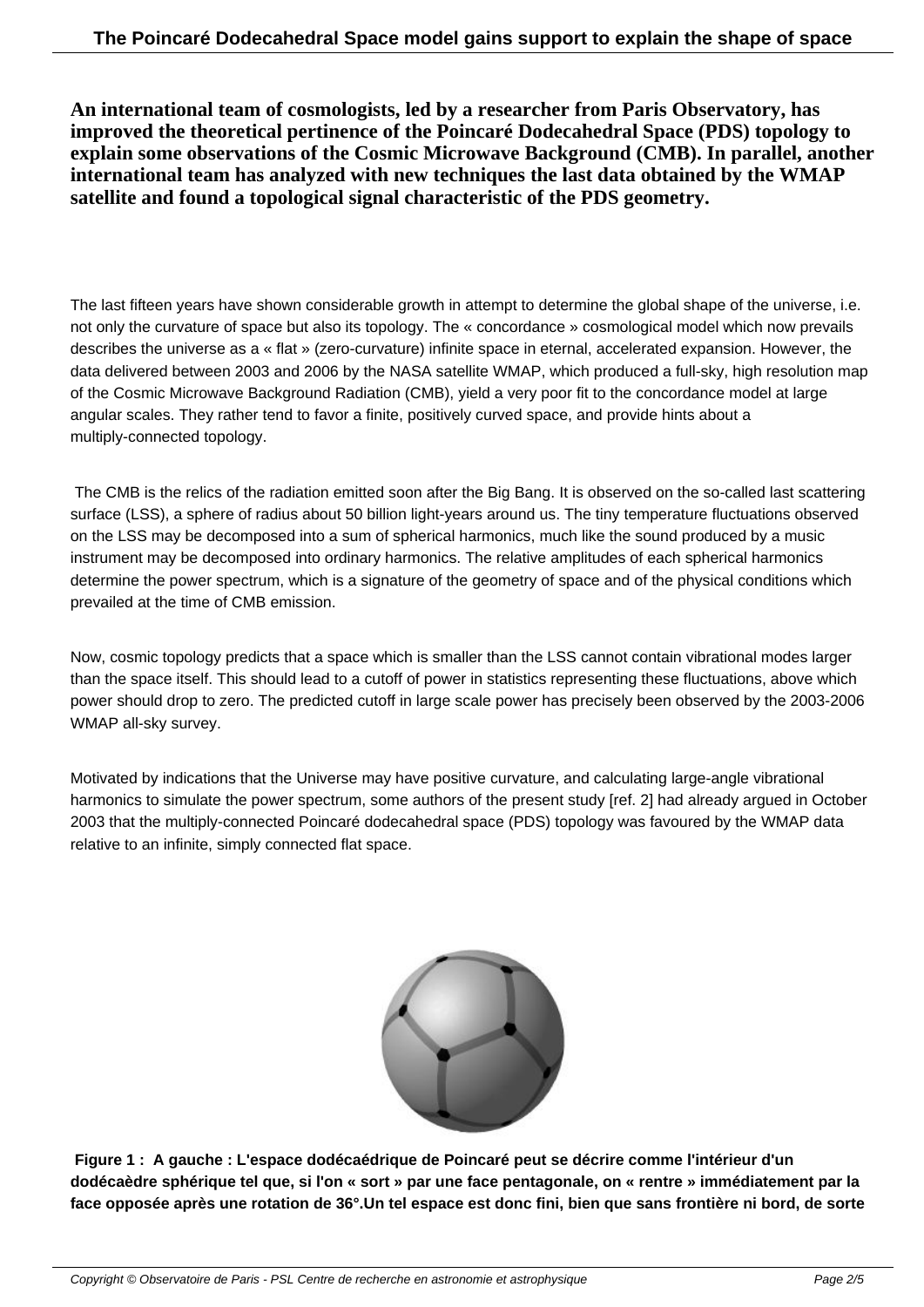**que l'on peut y voyager indéfiniment sans obstacle. Au centre : Vue depuis l'intérieur de PDS perpendiculairement à une face pentagonale. L'observateur a l'illusion de vivre dans un espace 120 fois plus grand, construit comme une mosaïque de dodécaèdres empilés dont les images se répètent comme dans** une galerie des glaces. A droite : Vue depuis l'intérieur de PDS dans une direction arbitraire, calculée par le **programme CurvedSpaces et montrant des images multiples de la Terre obtenues par mirage topologique (d'après Jeff Weeks). Cliquer sur l'image pour l'agrandir**

 The PDS model has since been studied in more mathematical details by several teams all around the world. In the most recent study, Luminet and co-workers [ref. 1] calculated 1,7 billion vibrational modes of PDS to simulate more accurately the power spectrum, from large to small angular scales. They found that the maximal repression of the quadrupole signal, as found in the data, requires an optimal total density of Ωtot = 1.018 (see note 1). Their predicted PDS power spectrum then remarkably agrees with the observed one (figure 2).



 **Figure 2 : Spectres de puissance comparés pour les données expérimentales de WMAP (barres d'erreur** verticales), pour le modèle théorique de concordance tel que Ωtot = 1.000, Ωmat = 0.27 et h = 0.70 (courbe en pointillés) et pour le modèle PDS tel que l©tot = 1.018 (courbe pleine). Cliquer sur l'image pour l'agrandir

## **Circle signature**

If physical space is smaller than the observed space inside the LSS sphere, there must be particular correlations in the CMB, namely pairs of « matched » circles along which temperature fluctuations should be the same, as they would represent the same physical points but observed from different directions due to topological lensing. As a definite signature of the underlying topology, the PDS model predicts six pairs of antipodal matched circles with a relative phase of 36°. To test this prediction, the team [ref.1] has simulated CMB temperature fluctuations maps in the PDS topology and checked the presence of the expected circles-in-the-sky (figure 4).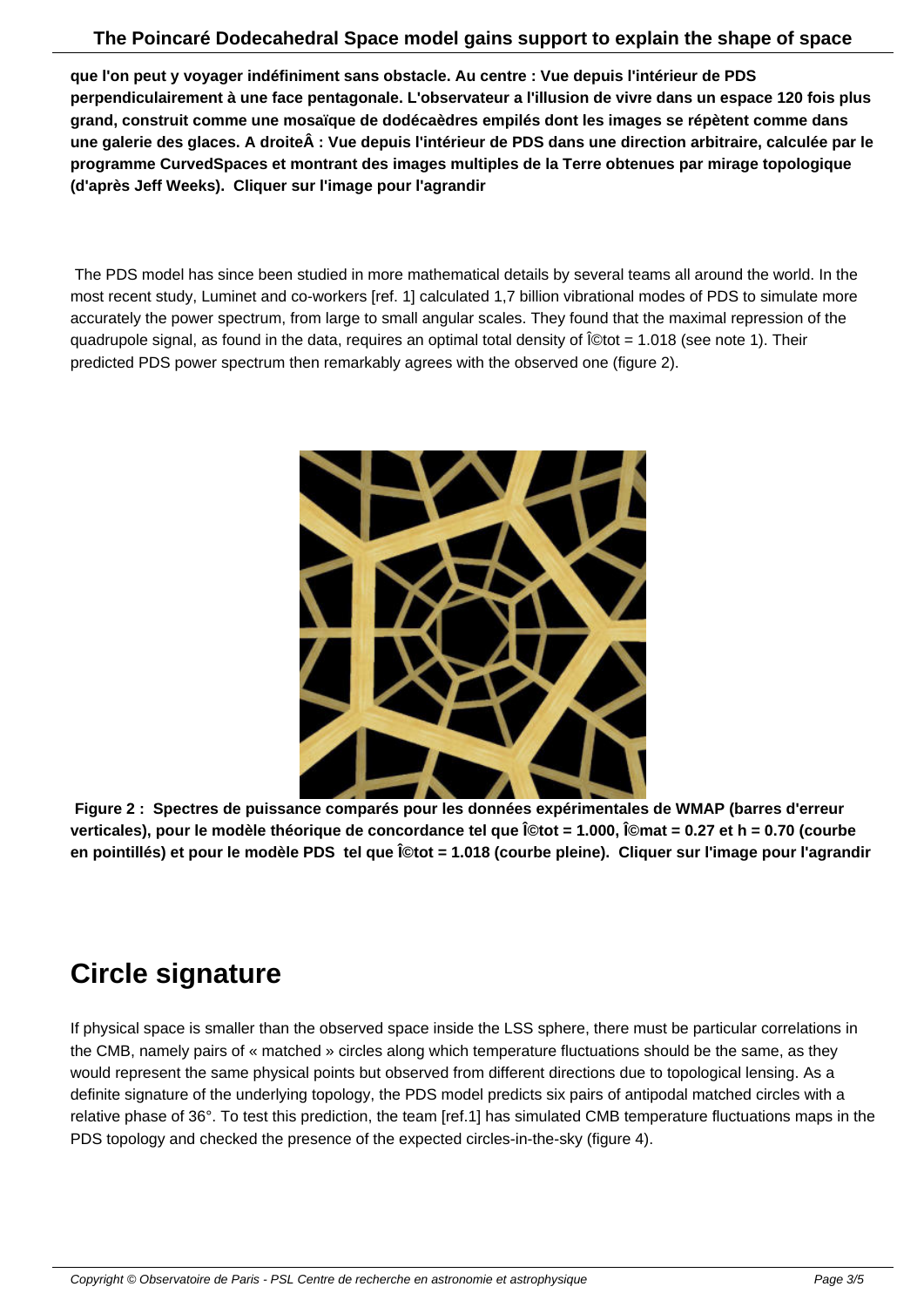

 **Figure 3 : Simulation de la surface de dernière diffusion et de ses plus proches copies dans la topologie PDS. Comme le volume de l'espace PDS ne représente que 80% du volume de la sphère LSS, celle-ci s'auto-intersecte selon six paires antipodales de cercles homologues, qui représentent les mêmes points de l'espace à une rotation de 36° près. Cliquer sur l'image pour l'agrandir**

Now the crucial question is : are these pairs of matched circles present in the real WMAP data ? Three different teams (from USA, Germany and Poland) have addressed the problem in the recent years, using various statistical indicators and massive computer calculations. No clear answer presently emerges, because the expected positive correlation signal from matched pairs is spoiled by various cosmological effects, astrophysical foregrounds and instrumental effects that constitute noise.

 Thus, another international team of cosmologists [ref. 3] lead by B. Roukema of Nicolaus Copernicus University in Torun, Poland (formerly at Paris-Meudon Observatory), has reanalyzed the WMAP data with new statistical tools. They have shown that cross-correlations of temperature fluctuations on multiple copies of the LSS imply a highly cross-correlated PDS symmetry with a phase of approximately 36° for the matched circles. By determining the position of such circles, they were even able to fix the space orientation of the fundamental dodecahedron relative to the CMB frame. The chance of this occurring in the simply-connected flat model is only 7%.

## **Conclusion**

Do we really live in a Poincaré Dodecahedral Space ? Further constraints either for or against the model are certainly still needed, but the evidence in favour of a PDS-like signal in the WMAP data does seem to be cumulating. To clarify the issue, new data from the future European satellite Planck Surveyor (launch scheduled in july 2008) are eagerly